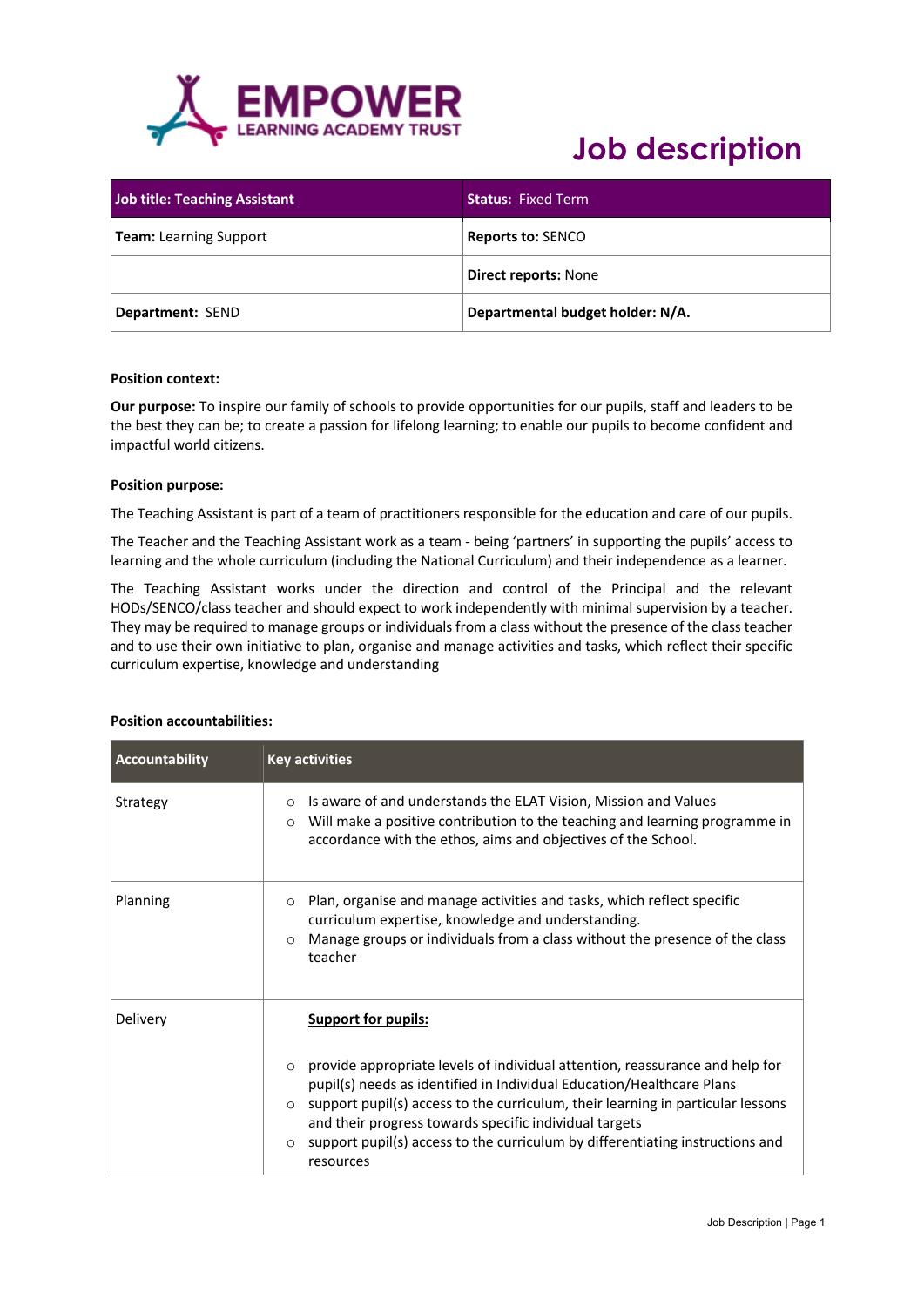

| <b>Accountability</b> | <b>Key activities</b>                                                                                                                                                                                                                                                                                                                                                                                                                                                                                                                                                                                                                                                                                                                                                                                                                                                                                                                                                                                                                                                                                                                                                                                   |
|-----------------------|---------------------------------------------------------------------------------------------------------------------------------------------------------------------------------------------------------------------------------------------------------------------------------------------------------------------------------------------------------------------------------------------------------------------------------------------------------------------------------------------------------------------------------------------------------------------------------------------------------------------------------------------------------------------------------------------------------------------------------------------------------------------------------------------------------------------------------------------------------------------------------------------------------------------------------------------------------------------------------------------------------------------------------------------------------------------------------------------------------------------------------------------------------------------------------------------------------|
|                       | foster pupil independence through improvement in their knowledge, skills,<br>$\circ$<br>understanding and behaviour<br>provide information, advice, encouragement and direction to pupils about<br>$\circ$<br>their behaviour within the agreed framework of school and departmental<br>policies on discipline and behaviour<br>support behaviour management at the beginning and end of lessons and<br>$\circ$<br>during lesson transfer<br>where necessary and under the direction of the teacher, act as an escort on<br>$\circ$<br>and off school premises, this may include situations where the teacher is not<br>in the immediate vicinity or immediate sight and in accordance with the<br><b>School Visits Policy</b>                                                                                                                                                                                                                                                                                                                                                                                                                                                                          |
|                       | <b>Support for the teacher(s):</b>                                                                                                                                                                                                                                                                                                                                                                                                                                                                                                                                                                                                                                                                                                                                                                                                                                                                                                                                                                                                                                                                                                                                                                      |
|                       | prepare materials of the quality and quantity specified by the teacher<br>$\circ$<br>ensure that teachers are aware of the specific learning needs and targets of<br>$\circ$<br>identified pupils<br>help pupils to select equipment and materials relevant to their learning tasks<br>$\circ$<br>and to use these safely and correctly<br>report uncharacteristic behaviour patterns in individual pupils and incidents<br>$\circ$<br>of inappropriate behaviour to the class teacher<br>o conduct the start and/or the end of lessons to the plan agreed with the<br>teacher<br>in the presence of the teacher, supervise the class whilst the teacher works<br>$\circ$<br>with specific groups of pupils or individuals<br>teach Learning Progress Units (LPUs) to groups of pupils (under the direction<br>$\circ$<br>of the teacher)                                                                                                                                                                                                                                                                                                                                                               |
|                       | Support for the school/department:                                                                                                                                                                                                                                                                                                                                                                                                                                                                                                                                                                                                                                                                                                                                                                                                                                                                                                                                                                                                                                                                                                                                                                      |
|                       | attend all and any meetings as appropriate<br>$\circ$<br>support school and national tests and examinations by invigilation and/or<br>$\circ$<br>acting as a reader or amanuensis as necessary<br>support and assist in the administration of NFER and CAT assessments<br>O<br>contribute effectively to the review of team practice, identifying and sharing<br>$\circ$<br>information on opportunities for improvement or (subject) weaknesses<br>demonstrate a willingness to share information and expertise, which could<br>$\circ$<br>benefit other team members in their work<br>give clear, accurate and complete information to other teaching assistants,<br>$\circ$<br>teachers, other professionals and the SENCO as needed, to support effective<br>learning<br>actively encourage the development of positive relationships and promote<br>$\circ$<br>confidence about the care and education of their children during contact and<br>communications with parents, passing on any information given by parents to<br>the appropriate staff member within the school<br>promptly report any difficulties in communicating with parents and carers to<br>$\circ$<br>the class teacher/SENCO |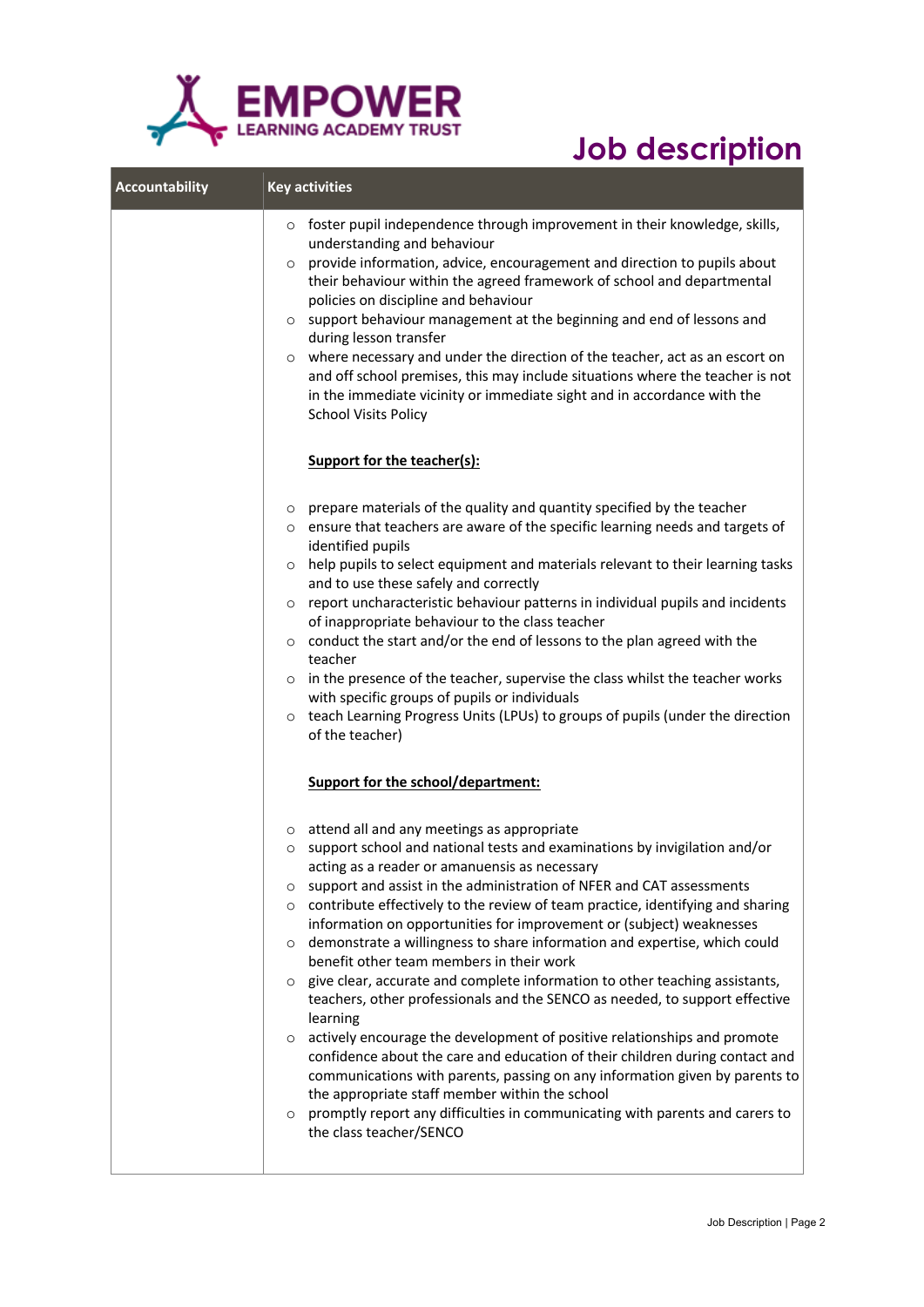

| <b>Accountability</b>                                  | <b>Key activities</b>                                                                                                                                                                                                                                                                                                                                                                                                                                                                                                                                                                                                                                                                                                                                                                                                                                                                                                                                                                                                                                                                                                                                                                                                                                                                                                                                                                                                                                                                                                                                                                                                                              |  |
|--------------------------------------------------------|----------------------------------------------------------------------------------------------------------------------------------------------------------------------------------------------------------------------------------------------------------------------------------------------------------------------------------------------------------------------------------------------------------------------------------------------------------------------------------------------------------------------------------------------------------------------------------------------------------------------------------------------------------------------------------------------------------------------------------------------------------------------------------------------------------------------------------------------------------------------------------------------------------------------------------------------------------------------------------------------------------------------------------------------------------------------------------------------------------------------------------------------------------------------------------------------------------------------------------------------------------------------------------------------------------------------------------------------------------------------------------------------------------------------------------------------------------------------------------------------------------------------------------------------------------------------------------------------------------------------------------------------------|--|
|                                                        | <b>Support for the curriculum</b><br>agree with the class teacher the curriculum plans and learning programmes<br>$\circ$<br>and obtain and use equipment and materials appropriate to the learning<br>objectives and pupils' development needs<br>o give support as needed to help pupils develop skills in the use of ICT<br>o obtain accurate and up-to-date information on pupils' literacy, current<br>reading ability, their writing skills and oracy and language development<br>deploy specific (to be agreed) subject curriculum knowledge, understanding<br>$\circ$<br>and expertise to support pupil(s) learning<br>agree appropriate learning support strategies with the teacher and obtain the<br>$\circ$<br>resources needed to implement these strategies<br>promptly inform the teacher when a pupil is experiencing learning difficulties<br>that cannot be resolved<br>respond to pupils' use of home language and local accents and dialects in a<br>$\circ$<br>manner which values cultural diversity and reinforces positive self-images<br>provide levels of individual attention, reassurance and help with learning<br>$\circ$<br>tasks as appropriate to pupils' needs<br>monitor pupils' response to learning activities and, where necessary, modify<br>$\circ$<br>or adapt activities to achieve the intended learning outcomes<br>provide an appropriate level of assistance to enable pupils to experience a<br>$\circ$<br>sense of achievement, maintain self-esteem and self-confidence and<br>encourage self-help skills<br>use appropriate strategies for challenging and motivating pupils to learn<br>$\circ$ |  |
| People<br>Management/<br>Organisational<br>Development | o To full take part in the Trust's performance management system<br>To maintain required level of C.P.D<br>$\circ$                                                                                                                                                                                                                                                                                                                                                                                                                                                                                                                                                                                                                                                                                                                                                                                                                                                                                                                                                                                                                                                                                                                                                                                                                                                                                                                                                                                                                                                                                                                                 |  |
| Information<br>Management<br>and Reporting             | o Support the maintenance of pupil records<br>$\circ$ Provide information to support pupil progress including information for pupil<br>records, reports, Individual Education Plans and annual reviews                                                                                                                                                                                                                                                                                                                                                                                                                                                                                                                                                                                                                                                                                                                                                                                                                                                                                                                                                                                                                                                                                                                                                                                                                                                                                                                                                                                                                                             |  |
| Data Protection                                        | o All staff have a responsibility under the 2018 (GDPR) Data Protection Act to<br>ensure that their activities comply with the Data Protection Principles. Staff<br>should not disclose personal data outside the Trust's procedures, or use<br>personal data held on others for their own purposes.                                                                                                                                                                                                                                                                                                                                                                                                                                                                                                                                                                                                                                                                                                                                                                                                                                                                                                                                                                                                                                                                                                                                                                                                                                                                                                                                               |  |
| Health and<br>Safety                                   | Hold responsibility to avoid action that could threaten the health or safety of<br>$\circ$<br>themselves, other employees, customers or members of the public.                                                                                                                                                                                                                                                                                                                                                                                                                                                                                                                                                                                                                                                                                                                                                                                                                                                                                                                                                                                                                                                                                                                                                                                                                                                                                                                                                                                                                                                                                     |  |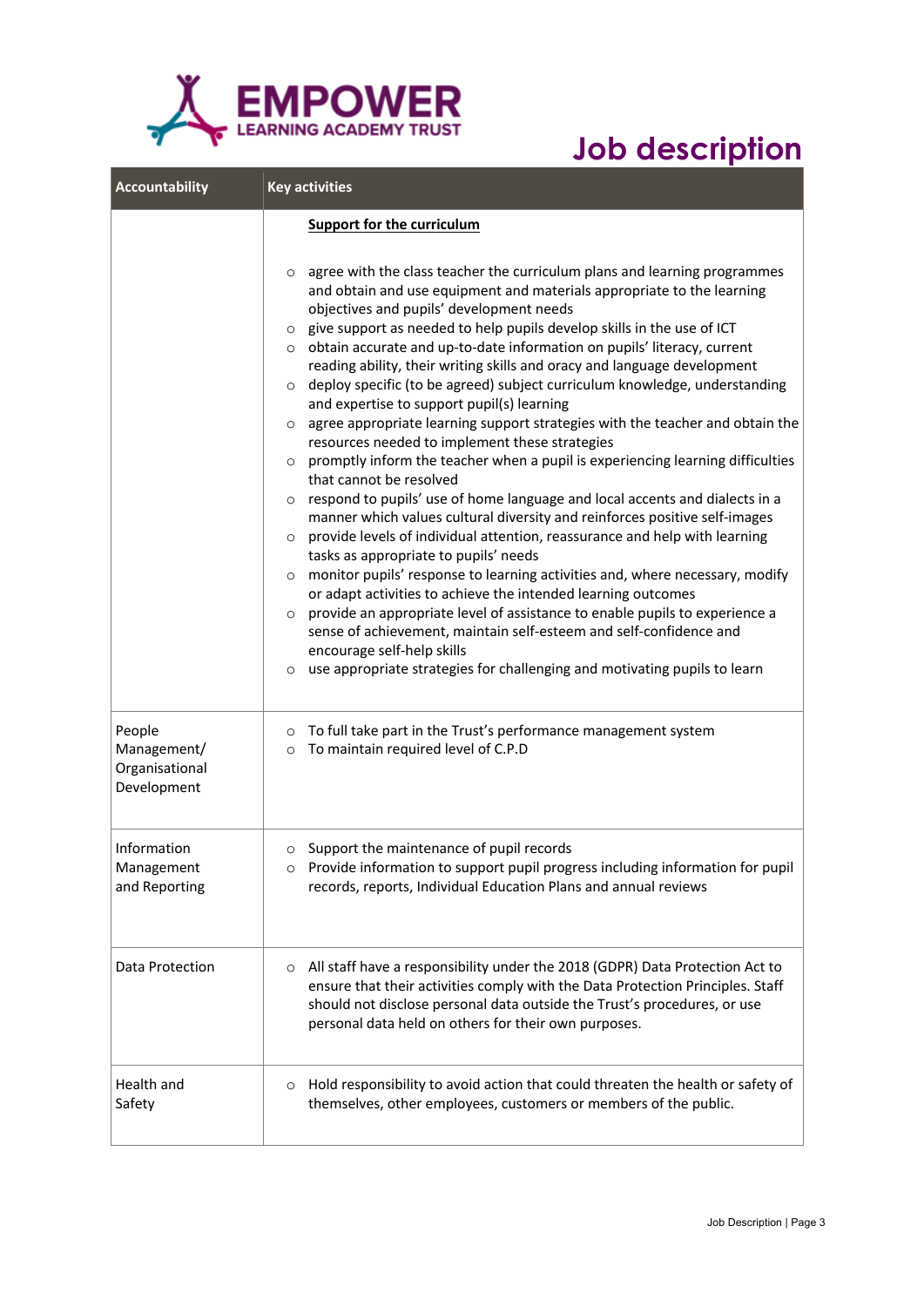

| <b>Accountability</b> | <b>Key activities</b>                                                                                                                                                                                                                                    |
|-----------------------|----------------------------------------------------------------------------------------------------------------------------------------------------------------------------------------------------------------------------------------------------------|
| Good Citizenship      | Holds personal accountability in ensuring continual focus on enhancing the<br>$\circ$<br>staff and pupil experience through actions, words and behaviour. Our pupils<br>are the most important members of our institution and must be treated as<br>such |

### **Key Stakeholders:**

Internal: Pupils, Teacher, SEND Team External: Parents, Carers and appropriate agencies

### **Knowledge, skill and experience requirements**

Essential:

Effective communication

Ability to adapt or modify interactions to meet pupil needs

Ability to summarise and present information from observations of pupil performance

Effective time management, planning and collaboration

Ability to provide a structured activity within a group setting

Group dynamics and how to apply them

Ability to apply a structured activity within a group setting

Obtain and interpret information on pupils' literacy/numeracy skills, individual learning targets and specific support needs

### Desirable:

Ability to recognise the range and implications of factors that impact pupil behaviour

An understanding of the behaviour patterns that might indicate problems such as substance abuse, bullying or child abuse

Minimum three years working as a Teaching Assistant and N/SVQ Level 3 in Teaching/Classroom Assistance or equivalent qualification and assessed as competent to progress to Grade 3

Relevant GCSE, 'A' level or graduate qualifications or equivalent

#### **Key behaviours:**

- Demonstrate and role model Trust values which are:
- *Passion*